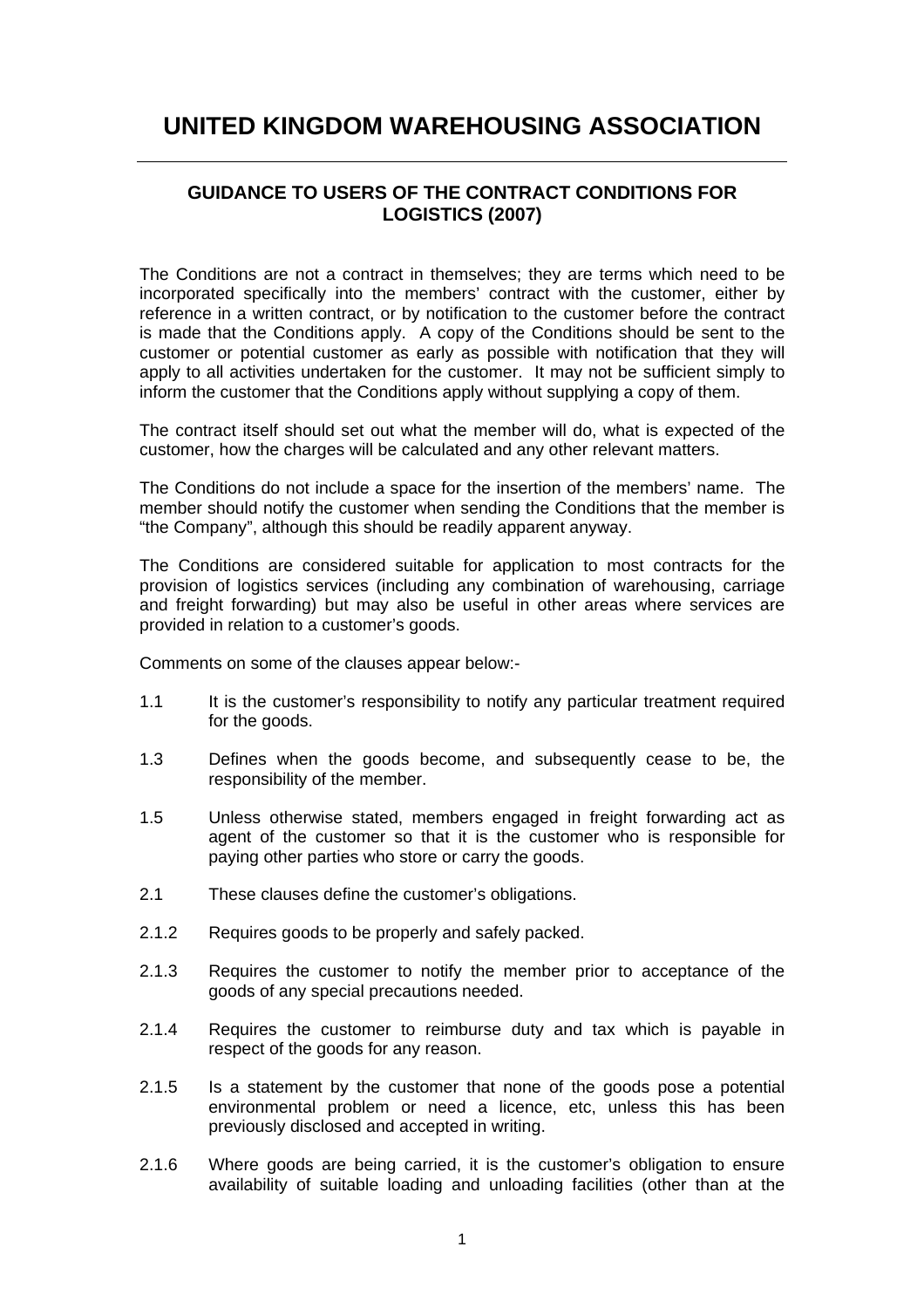member's premises) and where appropriate to provide an appropriate risk assessment for health and safety purposes. The member is entitled to charge extra if its vehicles are delayed in loading or unloading.

- 2.1.7 Gives the member the right to apply reasonable regulations if desired.
- 2.2 Where the customer is in breach of contract, eg, by not paying the member's charges when due, the member is entitled to re-charge to the customer any expenses involved in dealing with that breach, plus a reasonable amount for its own time. It also gives the member the right to remove the customer's goods from the premises if they do not match the customer's undertakings in clause 2.1.
- 3.1 It is the customer's obligation to insure its goods to their full value or to accept that it is self-insuring. Member's charges are for providing the relevant services, not for underwriting the security or value of the goods.
- 3.2 Exclude and limit the member's liability for loss as follows:-
- to the member is only liable if it is at fault
- 3.5 • if the member is at fault, it is only liable for loss directly caused and not for lost profit or income, wasted expenditure or consequential loss
	- the limit of the member's liability (if at fault) is the level stipulated by the customer (as an amount per tonne, in sterling, euros or dollars); but if the customer does not stipulate a limit then the applicable level is £100 per tonne
	- where the customer stipulates a limit above £100 per tonne, then it has to specify the value of the goods and pay an extra charge to cover the cost of the member insuring against the extra liability, or a reasonable sum to compensate the member for self-insuring
	- if the member is not able to obtain insurance or the customer does not pay the invoice for the insurance, then the member can require that the limit of liability is £100 per tonne
- 3.5 If the member does not wish to accept the higher limit stipulated by the customer, then its remedy is to terminate the contract and require the customer to remove its goods (unless, of course, an acceptable alternative solution is negotiated between the parties). Other than this (and the right to charge extra as set out above), the member is required to accept the customer's limit of liability; the Conditions are drafted in this way so as to deal with the requirement of reasonableness imposed by the Unfair Contract Terms Act.
- 3.7 Imposes time limits for notifying the existence of a claim (10 days from becoming aware), providing details of the claim (21 days from becoming aware) and serving legal proceedings (nine months from the event giving rise to the claim).
- 4.2/4.3 Operate to prevent the limitation of liability in clause 3 being circumvented by the customer bringing a claim against someone other than the member.